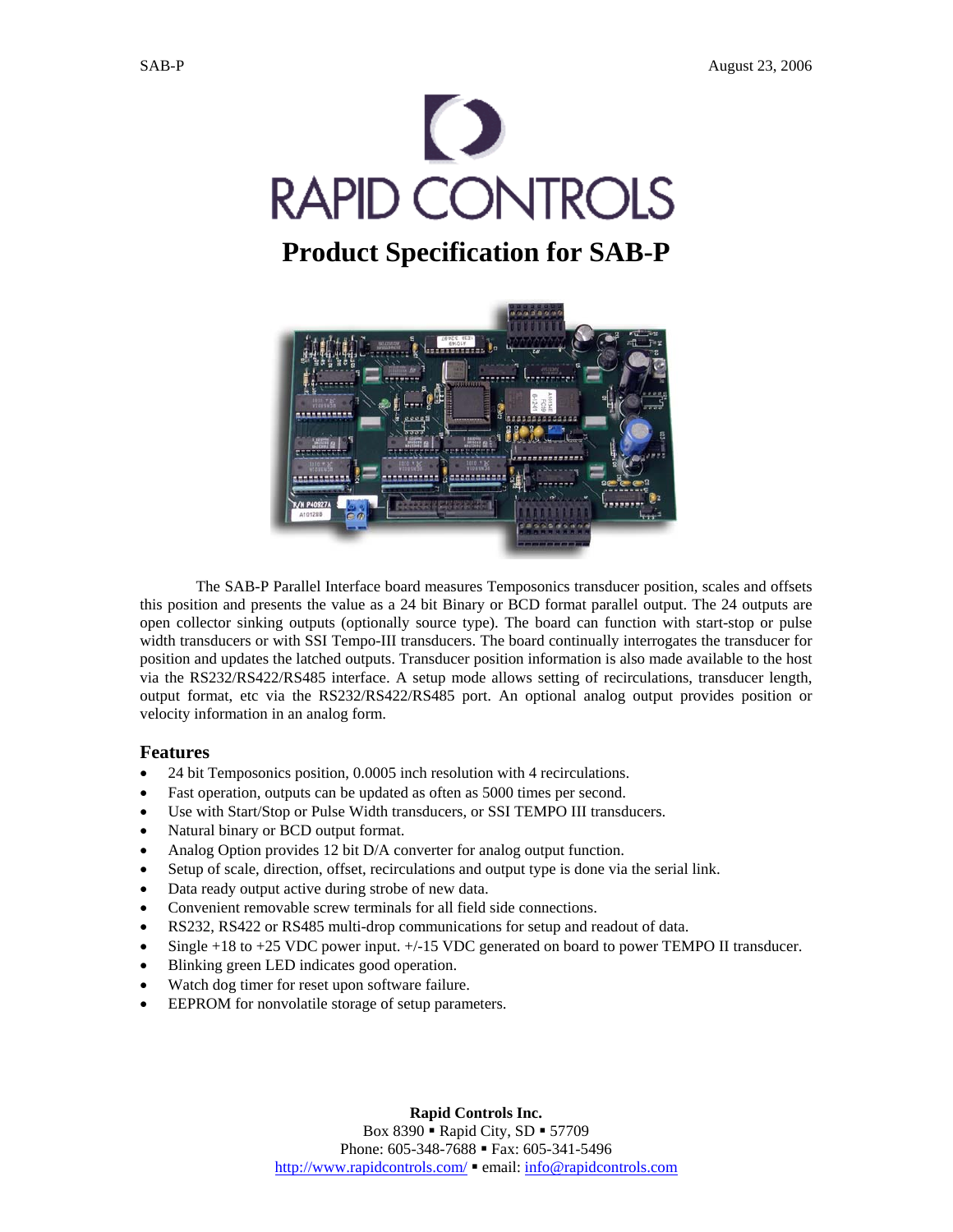# **Specifications**

- 24 bit magnetostrictive transducer measurement.
- 26 open collector outputs. Max 50V and 500 ma. Pull-ups installed.
- 34 Pin IDC header for status and 24 bit binary/BCD output.
- Data ready output goes low for 60 microseconds to indicate busy during update of the output. Data is actually latched 35 microseconds after Data Valid goes low and 25 microseconds before it returns high.
- Options allow use with the LP, TEMPO II RPM or DPM and TEMPO III SSI.
- 56 MHz Oscillator for 0.001 inch resolution with 2 recirculations on TEMPO II,
- 0.002 inch resolution for LP.
- Update rate: 100 to 5000 updates per second.
- Software selectable recirculations and transducer length for TEMPO II.
- 28 MHz 80C320 Processor with 64K EPROM and 1K local ram and Watchdog Timer.
- Power:  $+18V$  to  $+25$  VDC at < 400 ma. Generates  $+/-15V$  @ 300 ma.
- DIN Rail Mount occupies 7.5 inches of rail space.
- TEMPO III SSI option available.
- Analog Output Option:
	- Position or Velocity Analog Output.
	- Output range (+/- 10V or 0 10V). 12 bit,
	- Polarity and Scale are setup options.

# **Mechanical Specifications**

• 7.5 inch wide by 4.00 Inches long.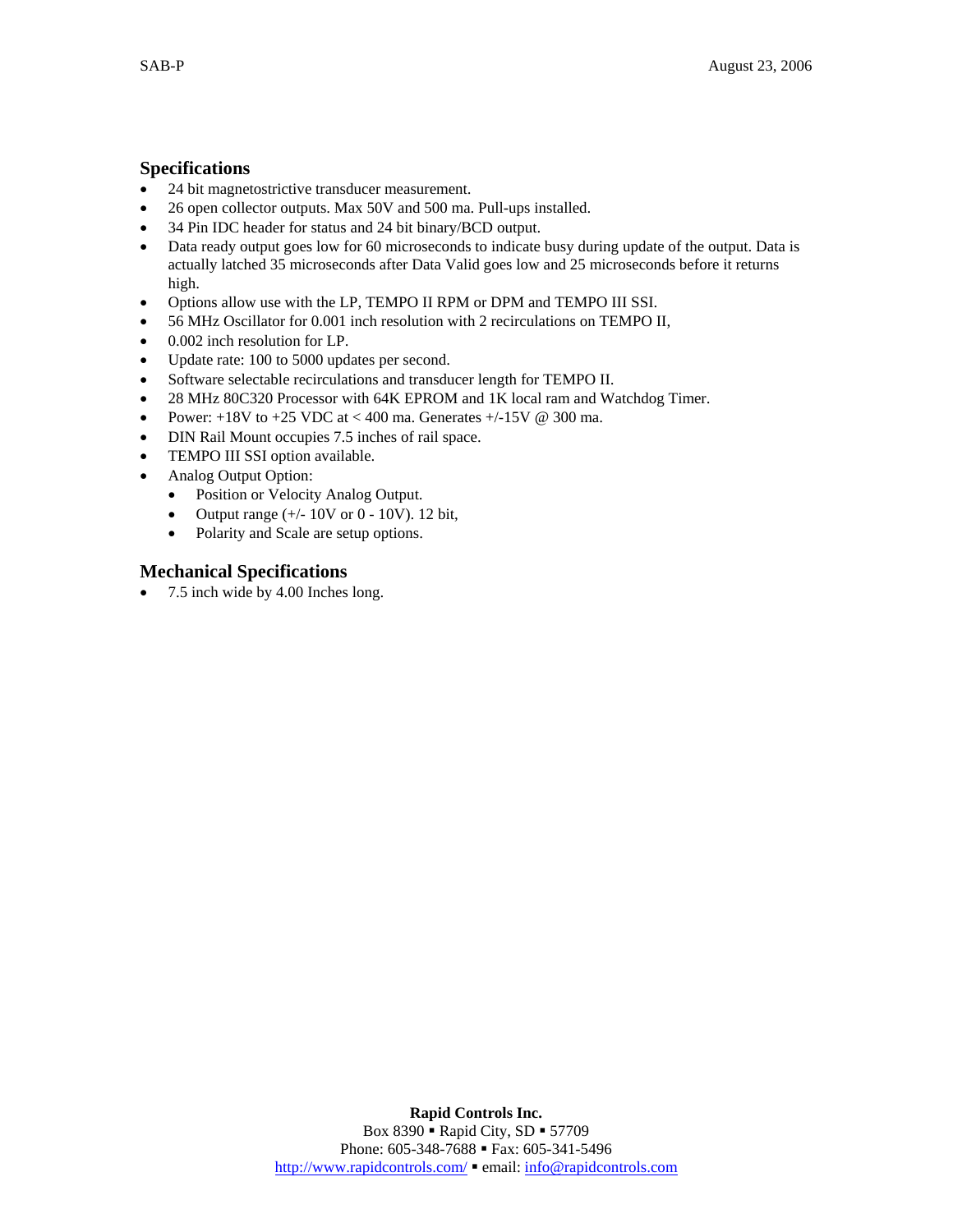# **Contents**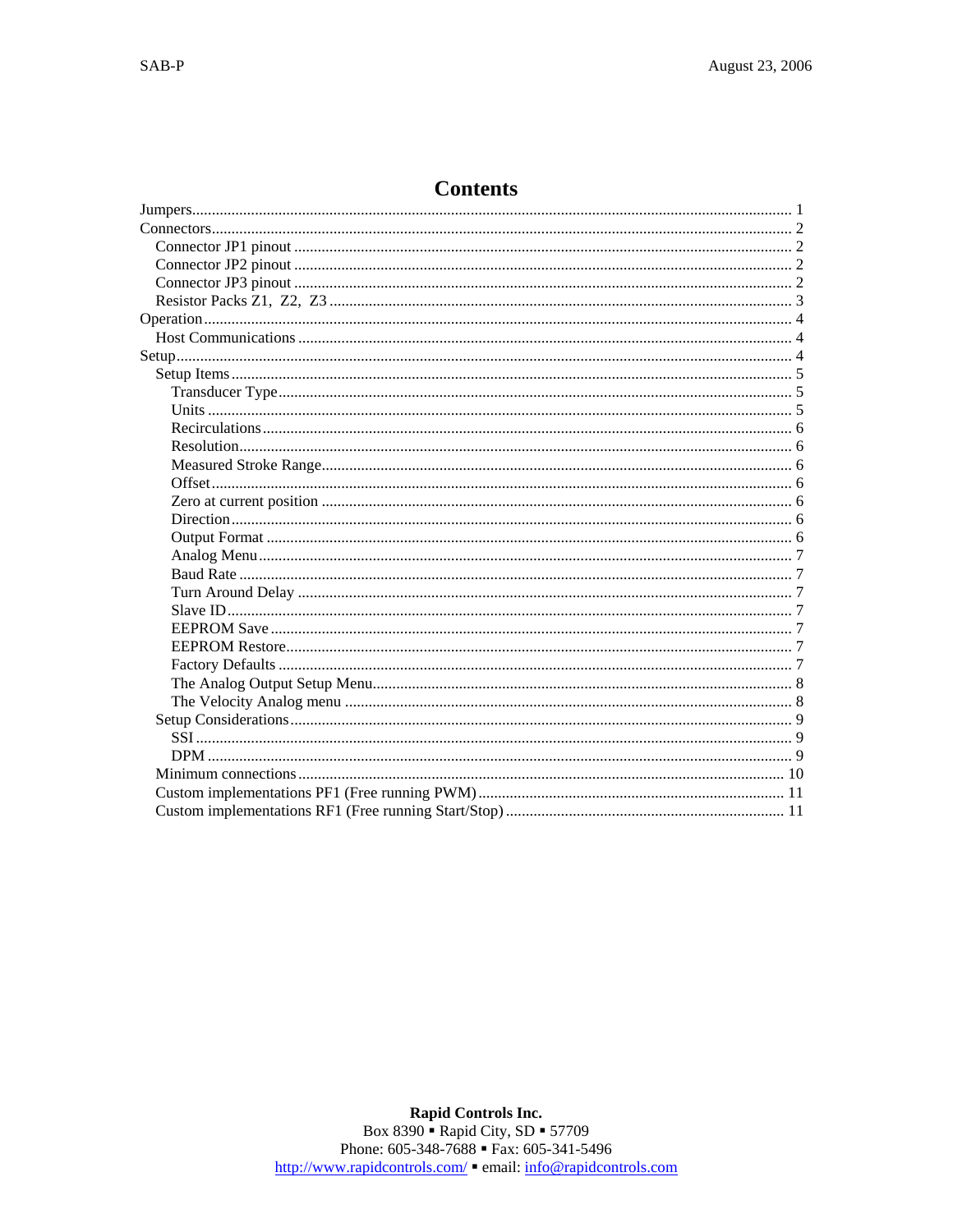# **Jumpers**

 X1: This jumper selects the serial communications receive interface. X1 1-2 RS232. X1 2-3 RS485/422. X2,3: These jumpers connect RS485 line termination when installed. X2,3 Installed for last device on RS484, RS422. X2,3 Removed for all but the last device on RS485, RS422. X4: Parallel Output Sink/Source (factory set) X4 1-2 for the sink output IC's. X4 2-3 for the source output IC's. X5: Range select for the Analog Output option. X5 1-2 +/- 10V output. X5 2-3 0 - 10V output. X6: Installed 2-3 for EPROM, 1-2 for Internal Program memory. (Factory Set) R9: Analog Output Gain Trim.

> **Rapid Controls Inc.**  Box 8390 **- Rapid City, SD = 57709** Phone: 605-348-7688 **Fax:** 605-341-5496 http://www.rapidcontrols.com/ email: info@rapidcontrols.com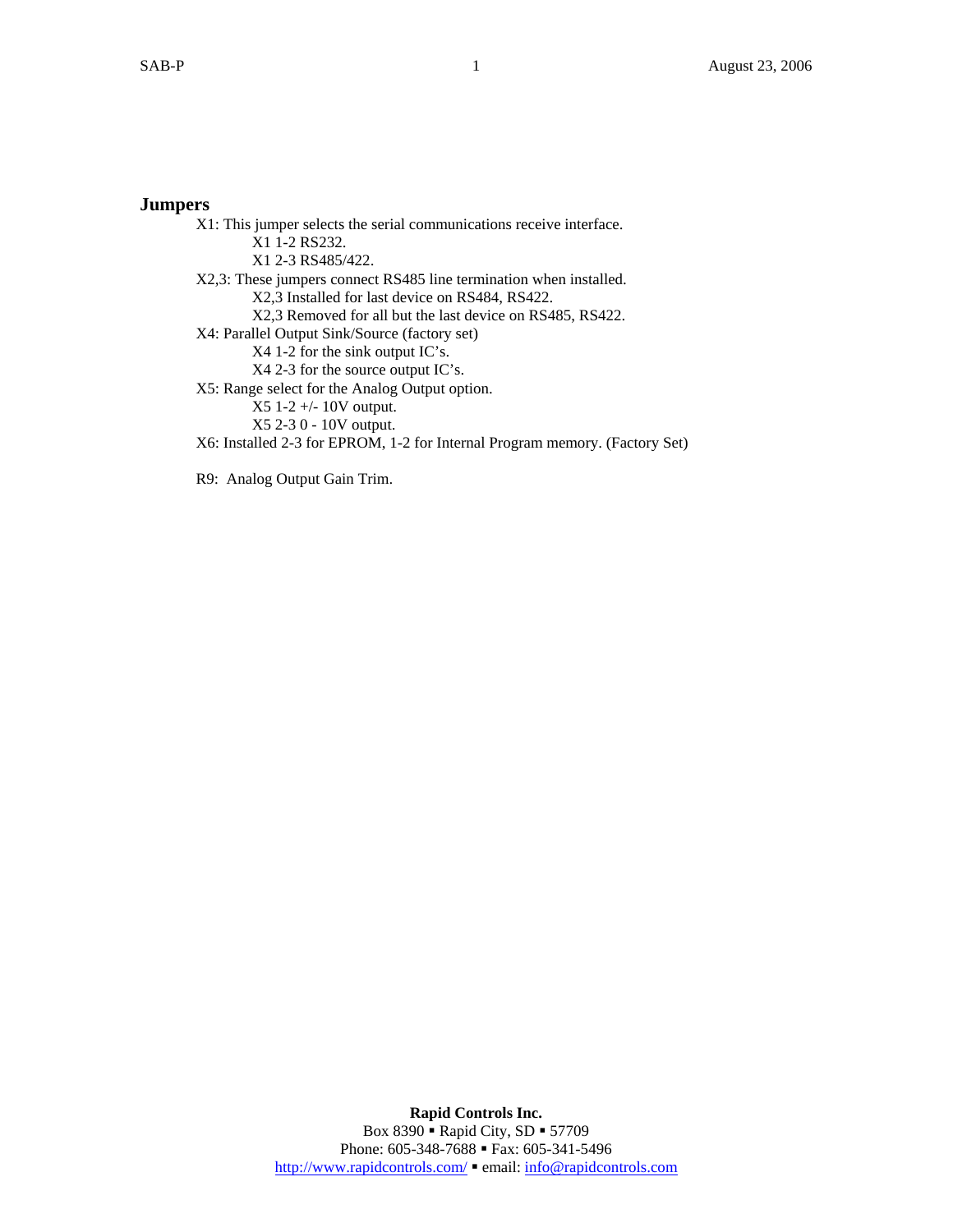# **Connectors**

# **Connector JP1 pinout**

- JP1-1 Logic Ground
- JP1-2 RS232 Receive from to the Host.
- JP1-3 RS232 Transmit to the Host.
- JP1-4 RS422 Receive +, connect to JP1- 6 for RS485
- JP1-5 RS422 Receive -, connect to JP1-7 for RS485
- JP1-6 RS422 Transmit +, connect to JP1-4 for RS485 (RS485 +)
- JP1-7 RS422 Transmit -, connect to JP1-5 for RS485 (RS485 -)<br>JP1-8 Analog Output
- Analog Output
- JP1-9 Logic Ground
- JP1-10 Reserved for future use.

# **Connector JP2 pinout**

| $JP2-1$ | $Ch0$ Interrogate $+$ to the transducer    | $(Clk + for SSI)$ $(YELLOW)$ |                |
|---------|--------------------------------------------|------------------------------|----------------|
| $JP2-2$ | Ch0 Interrogate - to the transducer        | (Clk- for SSI)               | (GREEN)        |
| $JP2-3$ | $ChO$ Gate $+$ from the transducer         | (Data+ for SSI) (PINK)       |                |
| $JP2-4$ | Ch <sub>0</sub> Gate - from the transducer | (Data- for SSI) (GRAY)       |                |
|         | JP2-5 +18 to +25V Power input              | $(+24V)$ for SSI $(SSI-RED)$ |                |
|         | This is connected directly to JP3-1        |                              |                |
|         | JP2-6 Logic Ground.                        |                              | (WHITE)        |
|         | JP2-7 -15 VDC to the transducer            |                              | (BLUE)         |
|         | $JP2-8$ +15 VDC to the transducer          |                              | (TEMPO II-RED) |
|         |                                            |                              |                |

# **Connector JP3 pinout**

JP3-1: +18 to 25 VDC power input to the board.

This pin is connected directly to JP2-5.

JP3-2: Logic Ground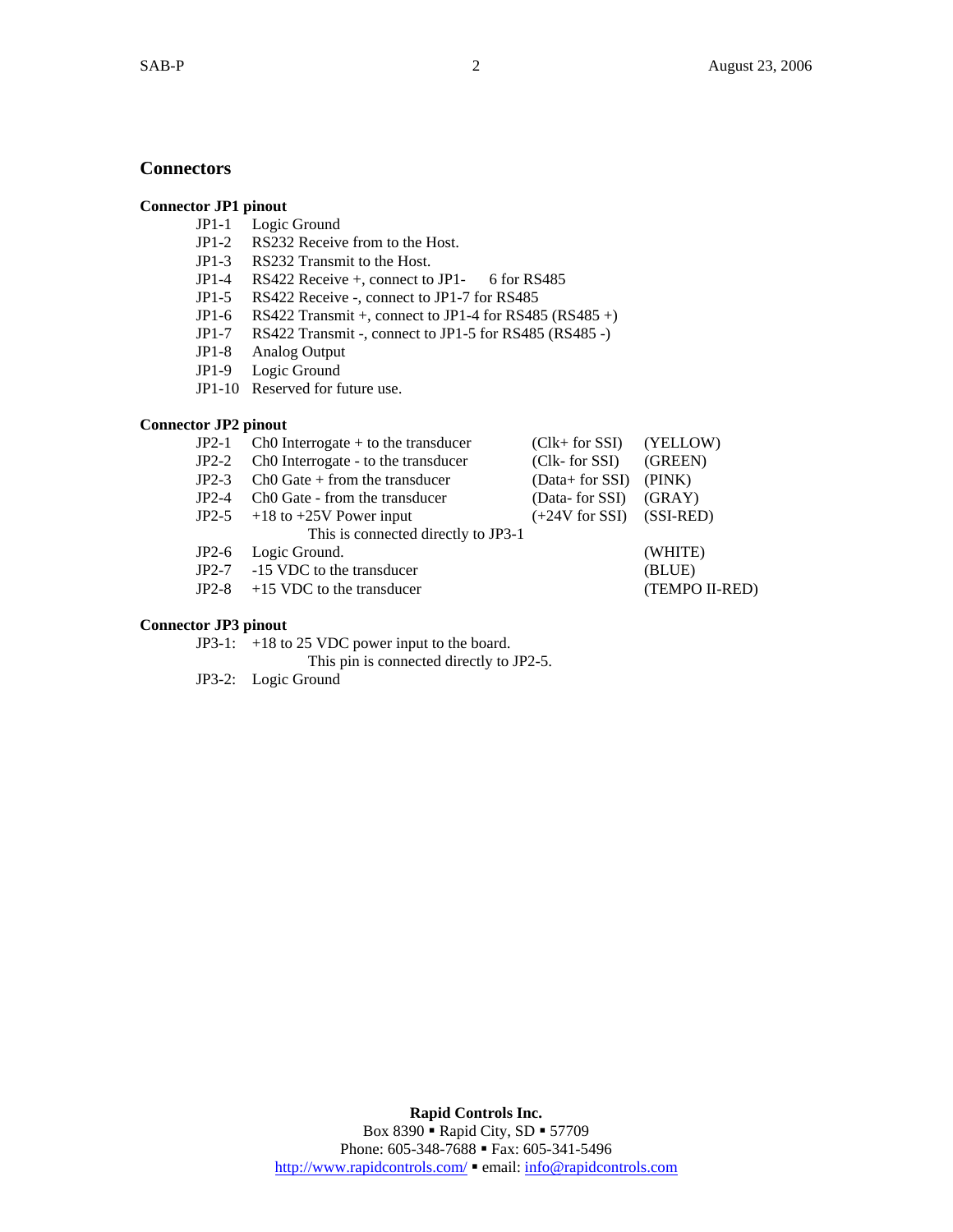Connector JP4 pinout

| $JP4 - 1: 2^0$<br>$JP4 - 2: 2^1$<br>$JP4 - 3: 2^2$ | BCD digit 1 (least significant)                                                                                                                                                                                                                                                                                   |
|----------------------------------------------------|-------------------------------------------------------------------------------------------------------------------------------------------------------------------------------------------------------------------------------------------------------------------------------------------------------------------|
| $JP4 - 4: 2^3$                                     |                                                                                                                                                                                                                                                                                                                   |
| $JP4 - 5: 2^4$                                     | BCD digit 2                                                                                                                                                                                                                                                                                                       |
| $JP4 - 6: 2^5$                                     |                                                                                                                                                                                                                                                                                                                   |
| $JP4 - 7: 2^6$                                     |                                                                                                                                                                                                                                                                                                                   |
| JP4 - 8: 2^7                                       |                                                                                                                                                                                                                                                                                                                   |
| JP4 - 9: $2^8$                                     | BCD digit 3                                                                                                                                                                                                                                                                                                       |
| JP4 - 10:2^9                                       |                                                                                                                                                                                                                                                                                                                   |
| JP4 - 11:2^10                                      |                                                                                                                                                                                                                                                                                                                   |
| JP4 - 12:2^11                                      |                                                                                                                                                                                                                                                                                                                   |
| JP4 - 13:2^12                                      | BCD digit 4                                                                                                                                                                                                                                                                                                       |
| $JP4 - 14:2^{\land}13$                             |                                                                                                                                                                                                                                                                                                                   |
| $JP4 - 15:2^{\wedge}14$                            |                                                                                                                                                                                                                                                                                                                   |
| $JP4 - 16:2^{\land}15$                             |                                                                                                                                                                                                                                                                                                                   |
| $JP4 - 17:2^{\land}16$                             | <b>BCD</b> Digit 5                                                                                                                                                                                                                                                                                                |
| JP4 - 18:2^17                                      |                                                                                                                                                                                                                                                                                                                   |
| JP4 - 19:2^18                                      |                                                                                                                                                                                                                                                                                                                   |
| JP4 - 20:2^19                                      |                                                                                                                                                                                                                                                                                                                   |
| JP4 - 21:2^20                                      | <b>BCD</b> Digit 6                                                                                                                                                                                                                                                                                                |
| JP4 - 22:2^21                                      |                                                                                                                                                                                                                                                                                                                   |
| JP4 - 23:2^22                                      |                                                                                                                                                                                                                                                                                                                   |
| $JP4 - 24:2^223$                                   |                                                                                                                                                                                                                                                                                                                   |
| JP4 - 25                                           | Data Ready Output (Latch Pulse). When low outputs are changing. Low for<br>approximately 60 usec. Data Changes after 30 usec. The rising edge can be used<br>to strobe data to the host.                                                                                                                          |
| $JP4 - 26$                                         | Error output. When low indicates loss of feedback or that the update time is too<br>short for the number of recirculations. When high no errors are present.                                                                                                                                                      |
| $JP4 - 27$                                         | Data hold input (Latch Inhibit). When High inhibits data from updating. !! This<br>output must be low or the outputs will not change. Tie to Gnd (JP3-2) if<br>unused.                                                                                                                                            |
| JP4 - 28                                           | Tri-State Input. When high the outputs are tri-stated. <b>!T!his output must be</b><br>low or the outputs will not change. Tie to Gnd (JP3-2) if unused.                                                                                                                                                          |
| JP4 - 29                                           | N/C                                                                                                                                                                                                                                                                                                               |
| JP4 - 30                                           | Reserved for future use.                                                                                                                                                                                                                                                                                          |
| JP4 - 31                                           | Kickback Protect Power supply. For inductive loads this point terminates the<br>reverse voltage diodes present on the 5801 output drivers. For sinking<br>applications connect to the positive load power supply. For sourcing<br>applications connect to ground. This may be left unconnected for non-inductive. |
| JP4 - 32                                           | Vin (5-24 VDC) System voltage used to pull up the outputs.                                                                                                                                                                                                                                                        |
| JP4 - 33                                           | Kickback protect supply (see 31)                                                                                                                                                                                                                                                                                  |
| JP4 - 34                                           | Vin (5-24 VDC) System voltage used to pull up the outputs.                                                                                                                                                                                                                                                        |
|                                                    |                                                                                                                                                                                                                                                                                                                   |

## **Resistor Packs Z1, Z2, Z3**

 Resistor packs Z1, Z2 and Z3 are installed to pull the outputs up to the system voltage brought to the board on JP4. The default value of these pull-ups is 3.3K, which works well for most applications. If the outputs are going to be used with 5 Volt, TTL inputs, then these resistor packs can be changed to increase the speed. A value of 390 or 470 ohms will optimize the rise time of the outputs. When driving optically isolated inputs these resistor packs can usually be removed to decrease power consumption.

> **Rapid Controls Inc.**  Box 8390 **- Rapid City, SD = 57709** Phone: 605-348-7688 **Fax:** 605-341-5496 http://www.rapidcontrols.com/ email: info@rapidcontrols.com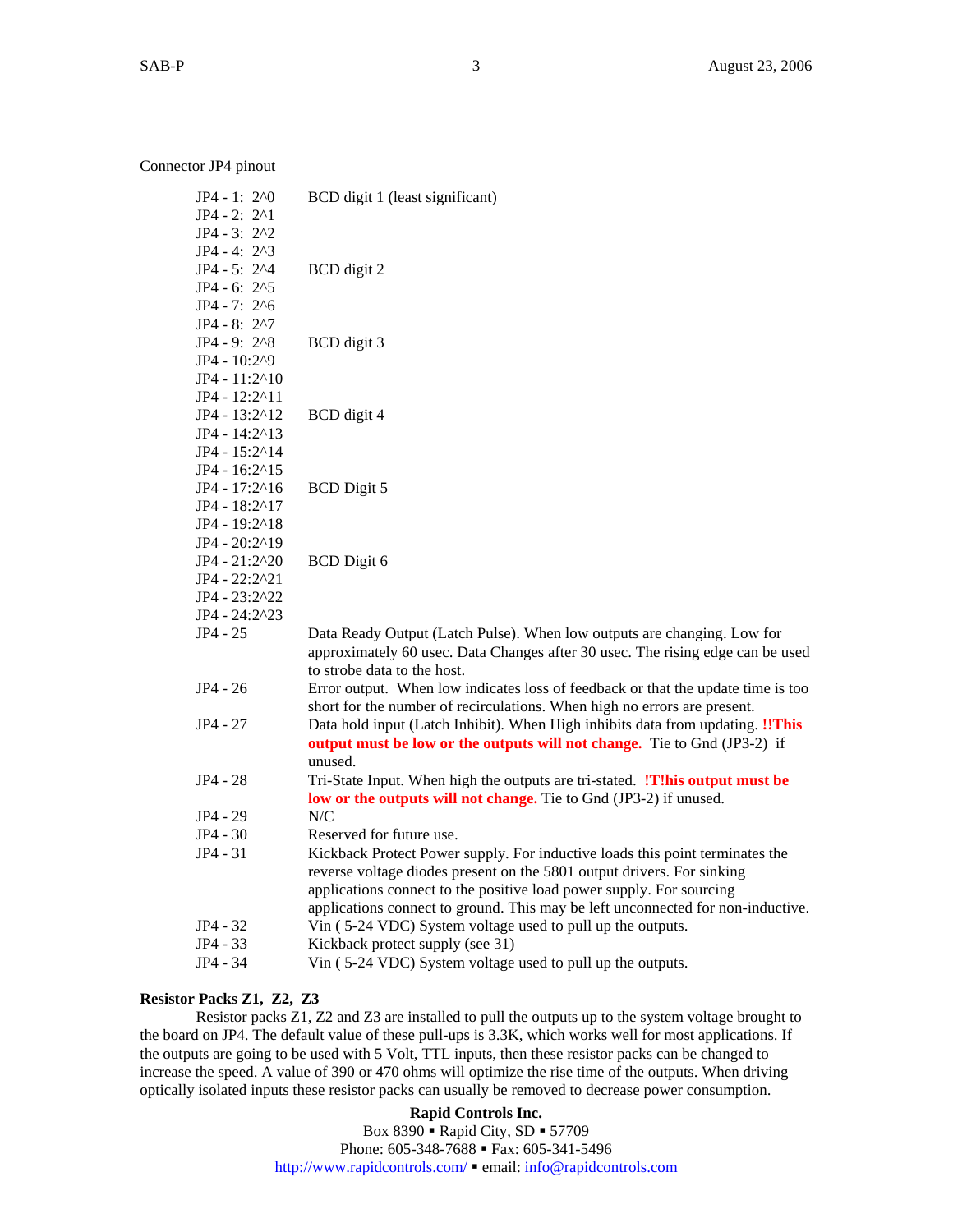# **Operation**

At power on, the board immediately retrieves the setup values from the EEPROM memory and begins normal operation. Normal operation consists of interrogating the transducer each update time and outputting the scaled and offset value to the parallel outputs along with status information. The board also allows host communications at 9600 baud at any time.

## **Host Communications**

The board communicates to a host computer via RS232, RS422 or RS485 using a subset of the MODBUS protocol. See *Modbus Protocol Reference Guide*.

Read holding Registers: ":XX0300YY00ZZCS[CR]"

|                                  | Where XX is the hexadecimal slave ID of the desired board. |
|----------------------------------|------------------------------------------------------------|
|                                  | YY is the hexadecimal starting address of the register.    |
|                                  | ZZ is the hexadecimal number of registers to read.         |
|                                  | CS is the hexadecimal twos complement checksum.            |
| Register Numbers supported:      | 0 High word of unscaled position.                          |
|                                  | 1 Low Word of unscaled position.                           |
|                                  | 2 High word of scaled and offset position.                 |
|                                  | 3 Low Word of scaled and offset position.                  |
| Read Status Coils: ":XX07CS[CR]" |                                                            |
|                                  | Where XX is the hexadecimal slave ID of the desired board. |
|                                  | CS is the hexadecimal twos complement checksum.            |
|                                  |                                                            |

The returned string is ":XX07YYCS[CR]"

Where XX is the hexadecimal slave ID of the desired board.

YY is the hexadecimal status value:

2^0 If set indicates no magnet or transducer.

2^1 If set indicates update time too short.

All zeros indicates no errors.

CS is the hexadecimal twos complement checksum.

# **Setup**

The Parallel board ships from the factory with default values installed. The default setup is as follows: Slave  $id = 0$ 

 Baud Rate = 9600 bps Transducer Type = RPM  $Units = inches$ Gradient  $= 9.0$  usec per inch  $Resolution = .001$  inch Recirculations  $= 2$  Measured Stroke Length = 100 inches Update Time = 2000 usec. Direction = Plus Extend Offset Value  $= 0$  Output Format = Binary Output  $Type = True$ Analog = Position, range of 100 inches and 0 offset. (Analog Output is an option.)

# **Rapid Controls Inc.**  Box  $8390$   $\blacksquare$  Rapid City, SD  $\blacksquare$  57709 Phone: 605-348-7688 • Fax: 605-341-5496 http://www.rapidcontrols.com/ email: info@rapidcontrols.com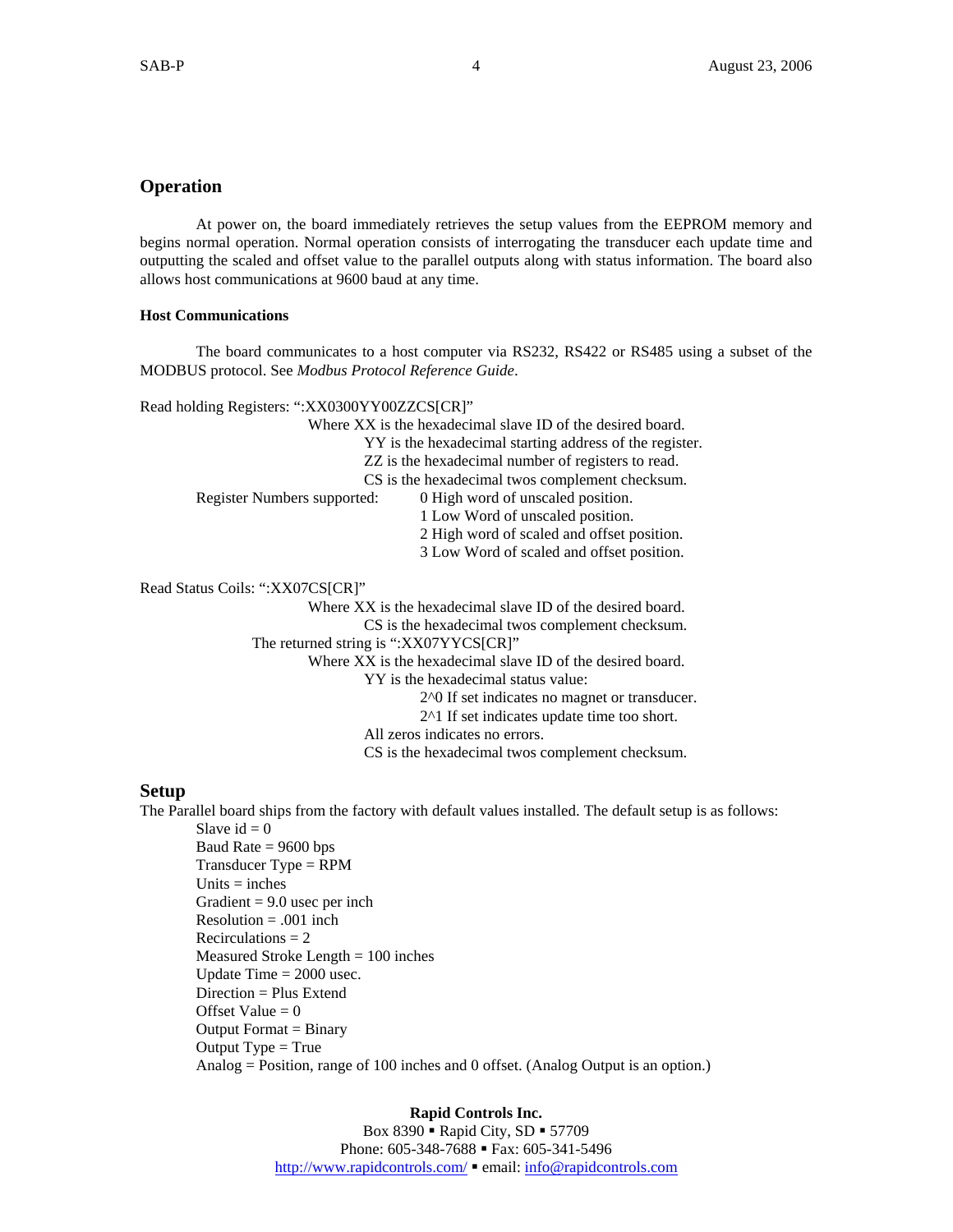Setup can be accomplished with a terminal or computer connected to the JP1 Host connector. To enter the 'Setup Mode' the user should type 4 ESCAPE characters within 2 seconds at select baud rate(defaults to 9600 bps). The board will acknowledge with the setup menu. The board is then in the 'Setup Mode'. Setup values are stored in a nonvolatile EEPROM memory device on the board. Exiting the main setup menu returns the board to the operation mode.

The Main Setup Menu:

| Rapid Controls Inc. Parallel [04-09-97 15:22] -Data Changed- |
|--------------------------------------------------------------|
| T - Transducer Type: RPM                                     |
| U - Units: English                                           |
| $G - Gradient$ (usec/inch): 8.982600                         |
| R - Recirculations: 2                                        |
| $E -$ Resolution (inches/count): $0.001000$                  |
| M - Measured Stroke Range (inches): 100.000000               |
| $O -$ Offset (inches): 5.000000                              |
| $Z -$ Zero at current position                               |
| D - Direction: Increases                                     |
| F - Output Format: Binary                                    |
| Y - Output Type: Complemented                                |
| I - Filter: Off                                              |
| P - Update Time (usec): 2000                                 |
| A - Analog Menu<br><b>B</b> - Baud Rate: 9600                |
| N - Turn Around Delay: 10000                                 |
| $V - Slave ID: 0$                                            |
| S - EEPROM Save                                              |
| L - EEPROM Restore                                           |
| C - Factory Defaults                                         |
|                                                              |
| Select [ABCDFGILMOPRSTUVYZ eXit] 00001272:                   |

Select the desired item by pressing the appropriate key. You will be prompted for the input data. The input takes effect immediately but will not be saved to the EEPROM until the save key is pressed. The first line of the display tells you if the setup has been changed since it was last saved to the EEPROM.

#### **Setup Items**

# **Transducer Type**

# LP, RPM, DPM or SSI

This will cycle between types each time the key is pressed. Use LP and 1 recirculation for an LP transducer with Start/Stop. The SSI selection requires the SSI option and also affects the Gradient setting below. *Note: Changing to the SSI type may change the update time. (See Update time Section)* 

#### **Units**

# English or Metric

This value cycles each time you press the key.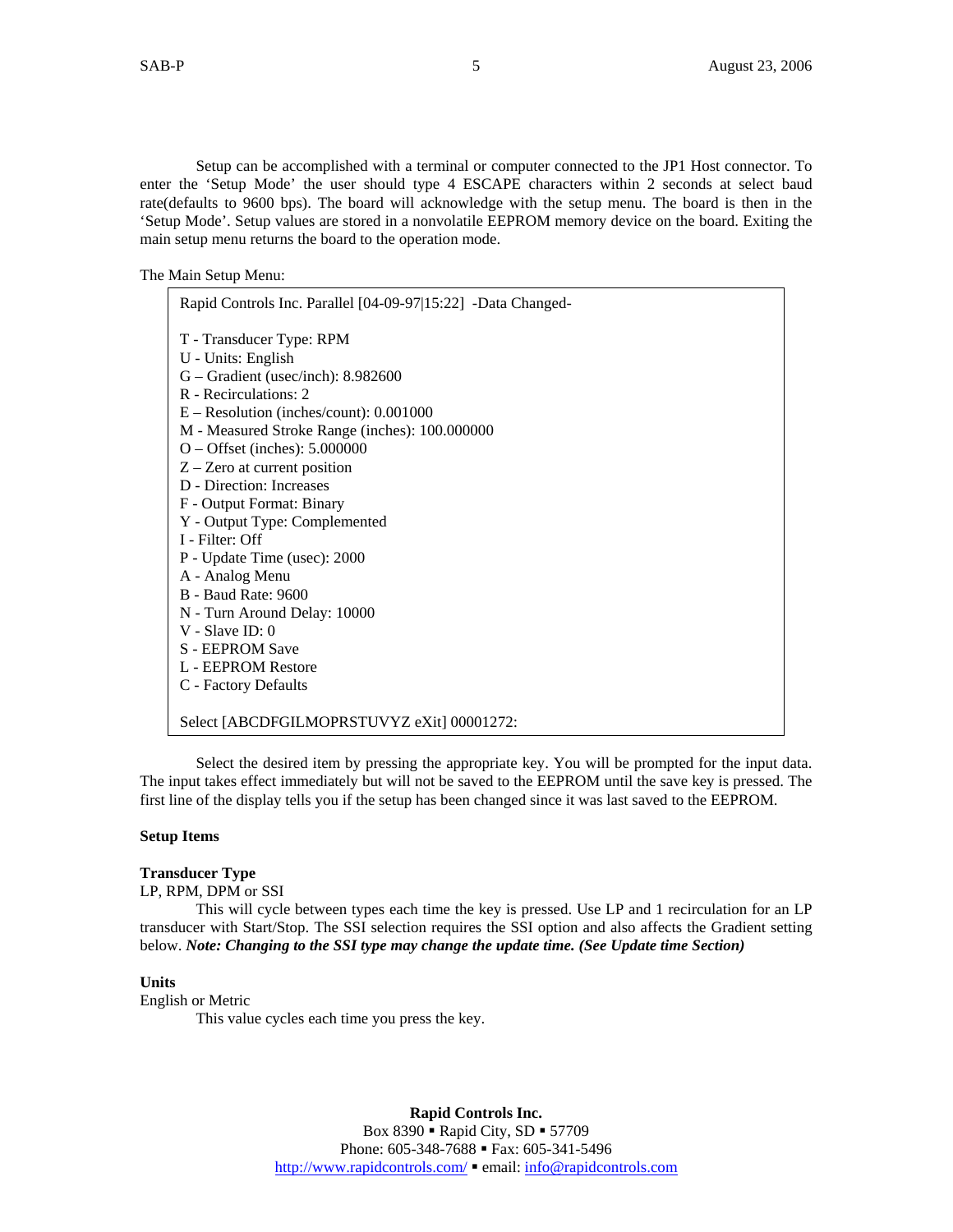## **Gradient**

Enter the gradient value from the transducer label. It is entered in microseconds per inch if English units are used or meters per second if Metric units are used. If an adjustment to the scale of the transducer is required, it must be done by scaling this number. If the transducer reads low then lower this value proportionally, if it reads high raise this value. If a SSI transducer is used with the board, the gradient is multiplied by the counts returned from the transducer, providing a scalar. This is the only multiplier affecting the position returned from a SSI transducer.

NOTE: When the SSI Type is selected, the gradient is used directly to scale the output. Enter a gradient value from 0 to 1.0 that provides the output resolution you desire. If you want the full resolution of the transducer enter 1.0. If you would like to have each of the output bits represent twice the transducer resolution enter 0.5, four times the resolution enter 0.25, etc.

#### **Recirculations**

If the RPM transducer type is selected this may be any value from 1 to 32. In all other modes this is forced to 1. Recirculations allow an averaging of multiple measurements to gain resolution. See Notes on setup below.

#### **Resolution**

The resolution is the value or weight of the least significant bit of the output binary word, when using a RPM or DPM transducer. It must be greater than or equal to the basic resolution. The basic resolution is a function of the measuring clock (always 56 MHz), the number of recirculations and the Gradient of the transducer (1 /(56  $*$  recirculations  $*$  gradient)). See Notes on setup below.

The resolution is also used for part of the analog output calculation. For SSI transducers, the resolution must be set to the resolution marked on the side of the transducer.

#### **Measured Stroke Range**

Enter the maximum operational stroke length of the transducer measured from the large nut outward to the maximum extension of the magnet. This value is used, along with the recirculations, to calculate a minimum update time and for the output value when the transducer direction is reversed. It does not have to include any unused parts of the transducer beyond the further most possible position of the magnet.

#### **Offset**

Enter an offset value. This value is entered in units and is subtracted from the position value before it is output.

#### **Zero at current position**

This will set the offset so that the current position is 0.

#### **Direction**

This value toggles between Increases and Decreases each time the key is pressed. Increases means the value of the count will increase as the magnet moves away from the head of the transducer. Decreases means the value of the count will decrease as the magnet moves away from the head of the transducer. The output will be the Measured Stroke Range value when the magnet is fully retracted.

#### **Output Format**

This value toggles between Binary and BCD each time the key is pressed. In the BCD mode the maximum value is 999,999 \* resolution. For example if 0.001 is the resolution then the maximum range is 999.999 inches. There is no sign bit for BCD. In binary format 2^23 is the sign bit. The range of values

> **Rapid Controls Inc.**  Box  $8390$   $\blacksquare$  Rapid City, SD  $\blacksquare$  57709 Phone: 605-348-7688 • Fax: 605-341-5496 http://www.rapidcontrols.com/ email: info@rapidcontrols.com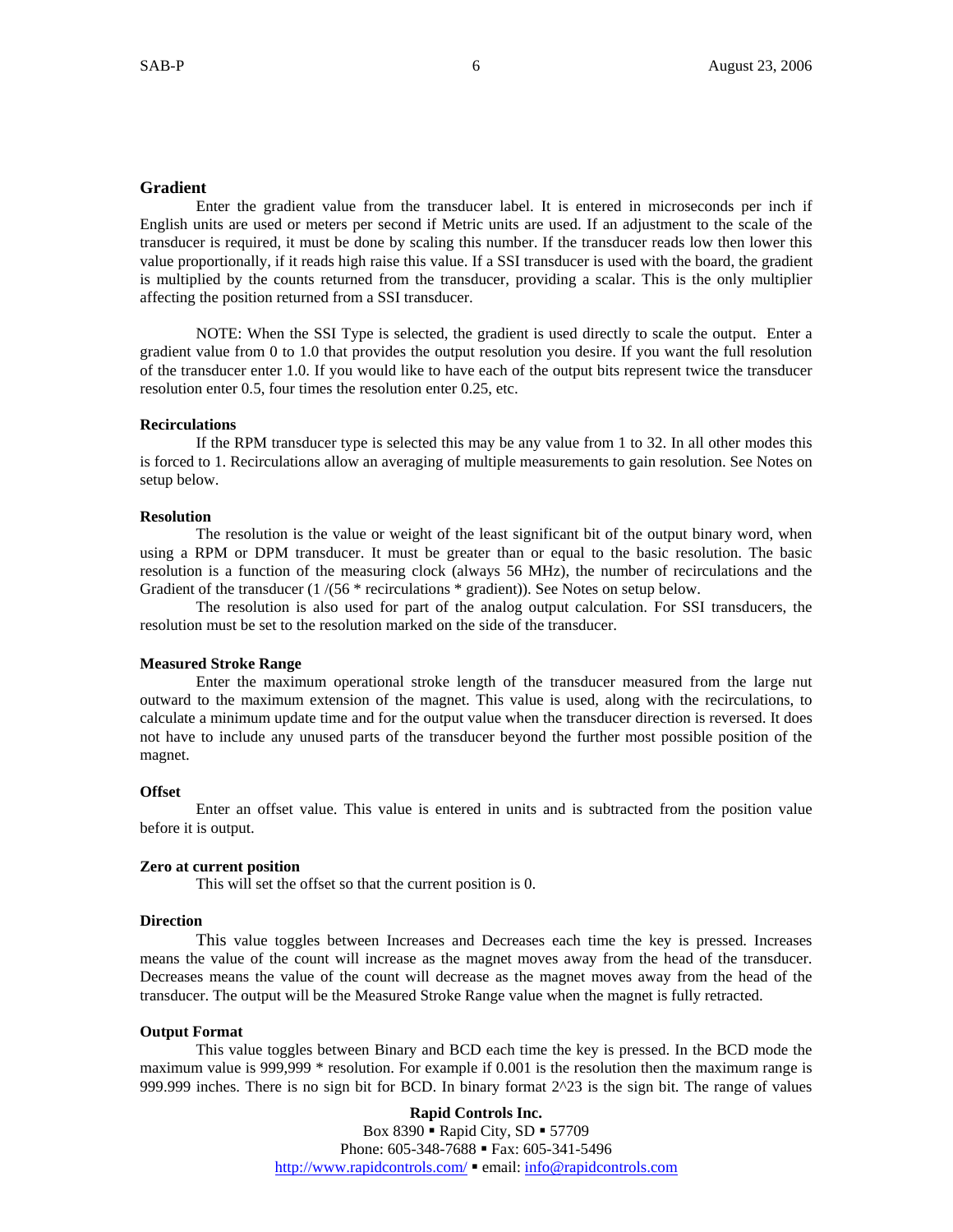possible is (-8,388,608 to 8,388,607) \* resolution. For example: If the resolution is set to 0.001 inches the range is –8,388.608 inches to 8,388.607 inches.

*Note: Changing to the BCD format while SSI transducer is selected may change the update time. (See update time section)* 

#### **Output Type**

This value toggles between True and Complemented each time the key is pressed. When in TRUE mode a 0 will be a low at the output and a 1 will be a high. Complemented is exactly opposite. This setting affects only the 24 data bit outputs and does not affect the control inputs or status outputs, which remain consistent as described in the JP4 connector description.

#### **Update Time**

Enter the update time in Microseconds. The transducer is interrogated each update time. The minimum value is calculated by the board based on the transducer type, the number of recirculations and the maximum stroke range. I.E. For an RPM transducer with 4 recirculations and a max stroke range of 32 inches the minimum allowable update time will be  $(9 * 4 * (32 +4))$  or 1296 microseconds. The update time resolution is 200 microseconds so the set the update time to 1400 microseconds.

*Note: When using SSI transducers and Analog Output or SSI transducers and BCD output the update time will be forced to a minimum of 400 microseconds.* 

#### **Analog Menu**

Press this key to enter the Analog Submenu.

#### **Baud Rate**

Select the desired baud rate from a menu. Baud rate will change immediately. Resetting the power to the Parallel module will return the baud rate to what was saved in the EEPROM.

#### **Turn Around Delay**

Enter the RS-485 turnaround delay. This is the amount of time in microseconds before the Parallel module will respond to a query over the RS-485 serial link.

#### **Slave ID**

Enter the Slave ID from 0 to 15 for the Modbus network.

#### **EEPROM Save**

Press this key to save the setup values, currently in effect, to the EEPROM memory.

#### **EEPROM Restore**

Press this key to restore the values from the EEPROM. They will take effect immediately.

#### **Factory Defaults**

Press this key to change the setup values, currently in effect, to the factory defaults.

**Rapid Controls Inc.**  Box  $8390$   $\blacksquare$  Rapid City, SD  $\blacksquare$  57709 Phone: 605-348-7688 • Fax: 605-341-5496 http://www.rapidcontrols.com/  $\bullet$  email: info@rapidcontrols.com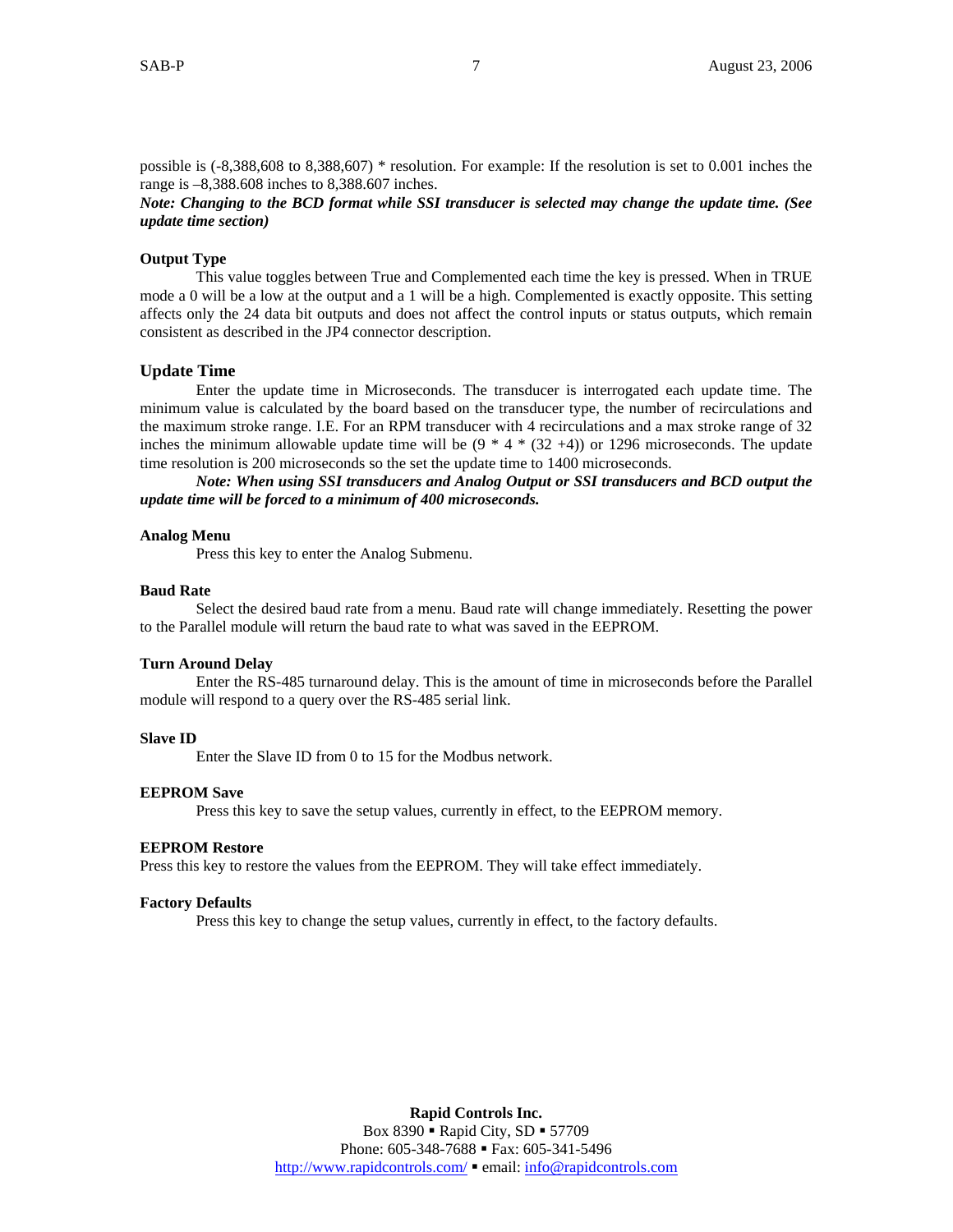#### **The Analog Output Setup Menu**

#### **Analog Output**

Toggle between the three possible Analog Output types, None, Position and Velocity. The menu will change based on the selection.

*Note: When an Analog Output Type of Position or Velocity is selected and the Transducer Type is SSI the Update Time must will be forced to a minimum of 400 microseconds.* 

#### **The Velocity Analog menu**

Analog Velocity Full Scale Enter the velocity represented by full-scale analog output.

#### Analog Velocity Time-base

Enter the time over which the velocity is measured. This must be set in increments of the update time and will always be forced to these increments. If you have set the update time to 1000 microseconds the choices will 10000,11000 etc. microseconds.

#### **The Position Analog Menu**

Analog Range

Enter the position to be represented by full-scale analog output.

#### Analog offset

Enter a value to offset the position information by, before applying it to the DAC. This value is subtracted from the scaled and offset position information before it is scaled for the D/A output. For example: If you would like the D/A output minimum value to start at 11.000 inches and increase from there, enter 11.000.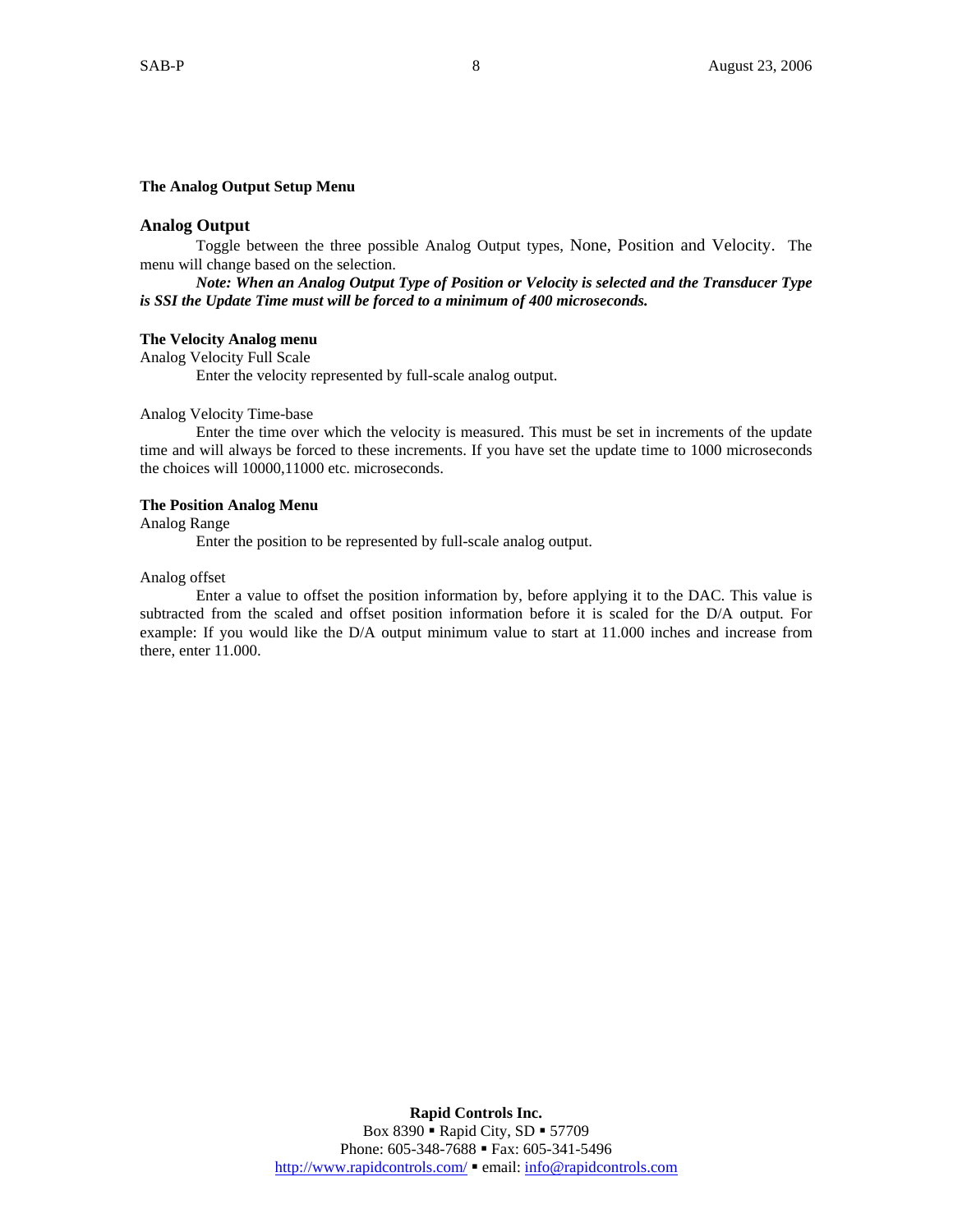# **Setup Considerations**

The number of recirculations and the gradient will determine both the resolution and the time required for the update of the transducer. A single recirculation is the time it takes for the propagation of the signal from the magnet to the receiver of the transducer. This is nominally 9 microseconds for each inch. Using more than one recirculation allows greater measurement resolution and provides averaging as well but also requires more time. To calculate the number of microseconds required add 4 inches to the useable length, multiply by 9 and multiply again by the number of recirculations, then add 50. The following table indicates the approximate resolution and time versus the number of re-circulations.

| Re-circulations | 32 inch transducer | 100 inch transducer | <b>Approximate Resolution</b> |
|-----------------|--------------------|---------------------|-------------------------------|
|                 | 400 usec           | $1000$ usec         | $0.002$ inch                  |
|                 | 800 usec           | $1800$ usec         | $0.001$ inch                  |
|                 | $1400$ usec        | $3800$ usec         | $0.0005$ inch                 |
|                 | $2800$ usec        | 7600 usec           | 0.000025 inch                 |
| 16              | 5400 usec          | N/A                 | 0.0000125 inch                |

**SSI** 

The SSI transducer provides it's output information in a different fashion and accurately enough that it doesn't require the gradient etc. to be entered. The bare resolution of the transducer can be used directly for the output. It also can be updated at 200 microseconds regardless of length. In SSI mode the Gradient is used for a scalar to reduce resolution as required. See Gradient section above.

# **DPM**

DPM transducers used with the standard tempo to parallel board must be externally interrogated. (except when the PFM option is specified). The resolution must be defined based on the recirculations set in the DPM module of the transducer.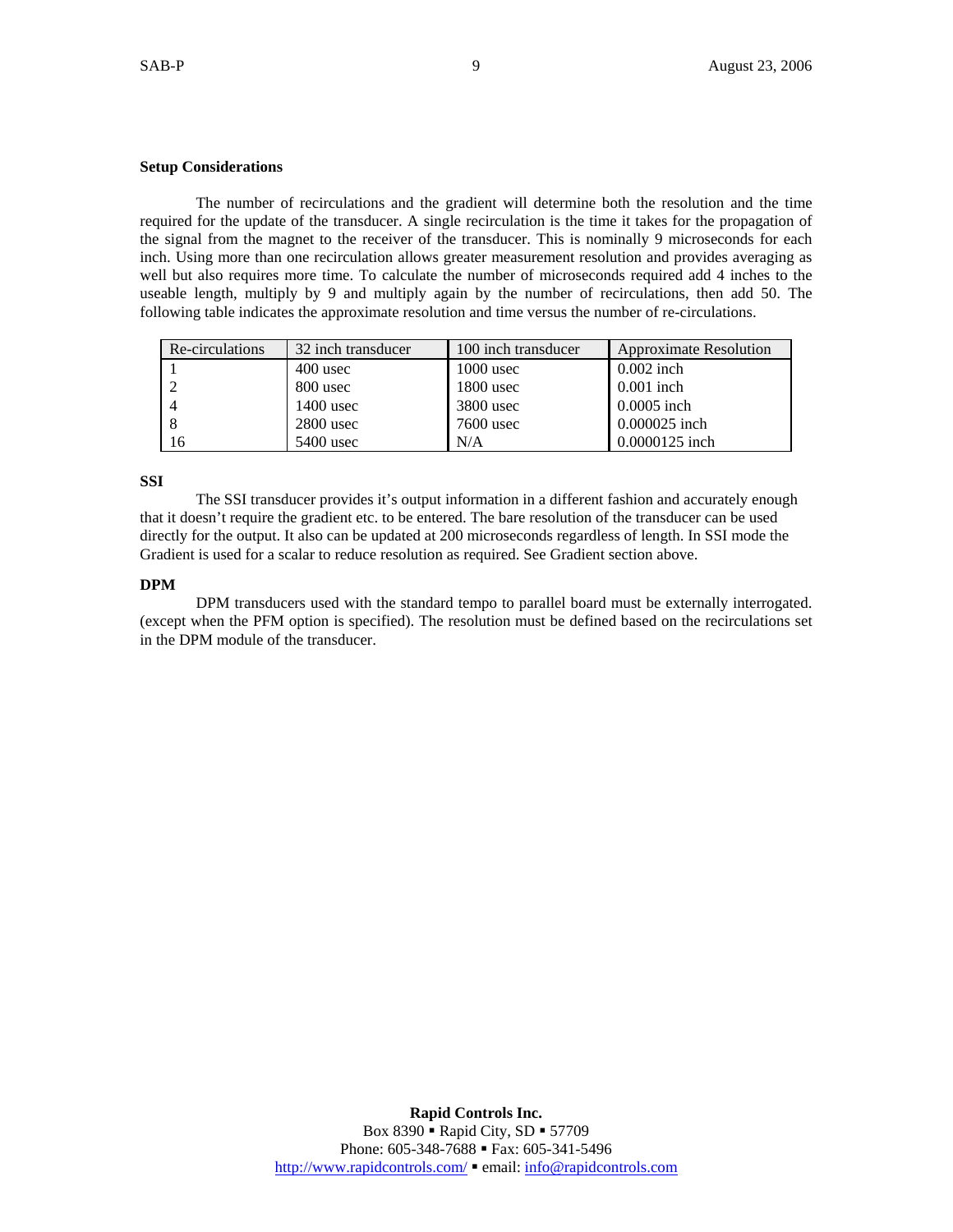

**Minimum connections**